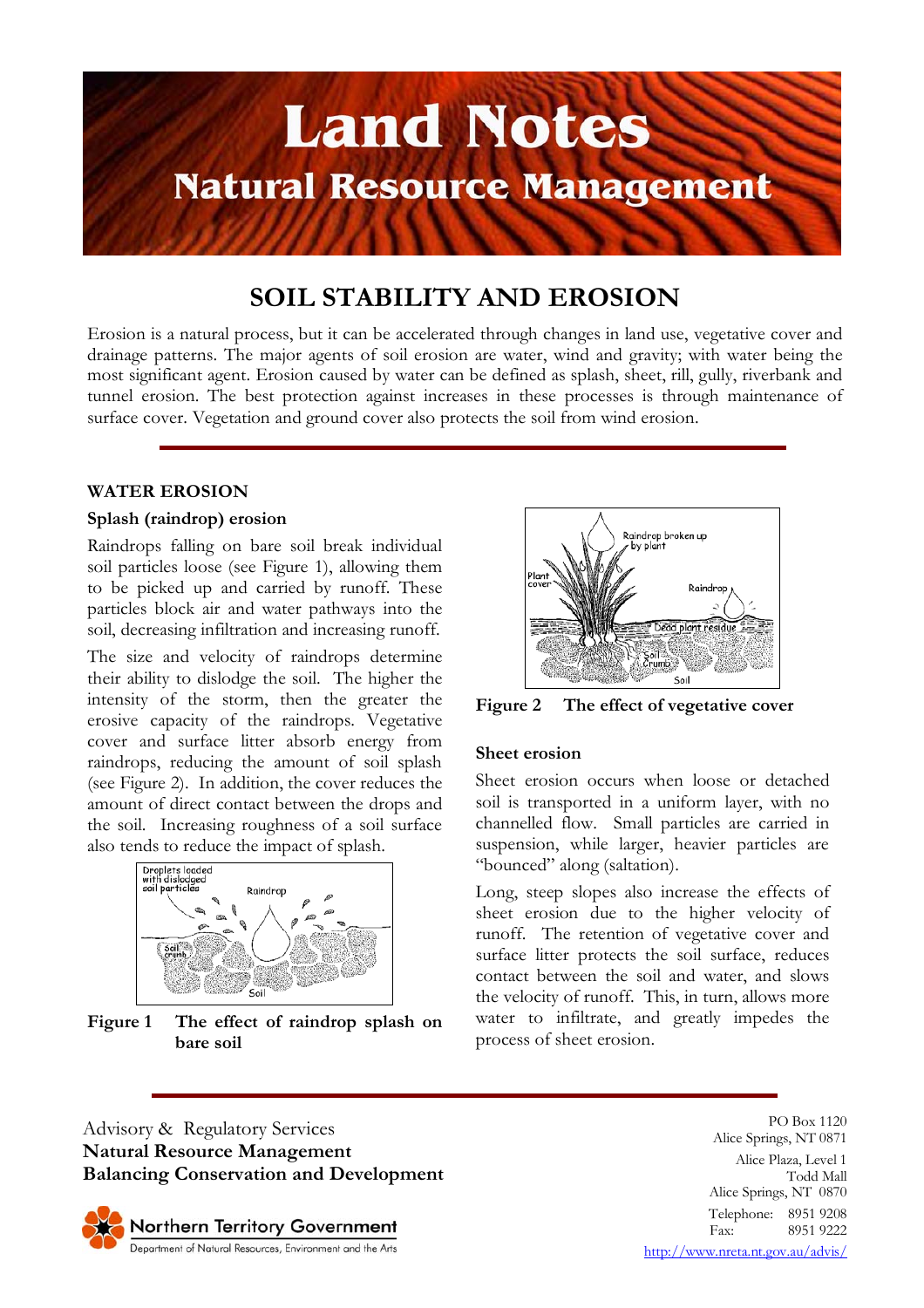# **Rill erosion**

If runoff is travelling over uneven soil, or if it is moving quickly enough, shallow channels may form. These are known as rills, and are usually no more than 30cm deep. They can, however, be quite long and widespread over any given area.

Water flows quickly in a rill because it is concentrated, leading to increased detachment and transportation of soil particles. The faster water travels, the greater its scouring and cutting force. This can (but not always) lead to the formation of gullies.

As with sheet erosion, slope and vegetation play an important role in determining the severity of rill erosion. On long slopes, water can accumulate quickly in channels and form rills. This is particularly the case where vegetation is scarce. Vegetation and ground cover spreads the flow over a wider area, reducing its velocity. At lower velocities, the runoff cannot carry as much loose soil, and the excess is deposited as sediment.



Plate 1 Rill erosion

#### **Gully erosion**

Gullies are formed when rills become deeper channels. While rills will disappear temporarily with cultivation, gullies cannot be stabilised through cultivation, due to their depth and size. Gullies flow intermittently, during and/or shortly after rainfall.

Gully formation begins with scouring of the topsoil within a channel. The gully head then usually moves upslope due to incision by concentrated runoff, or slumping by subsoil dispersion. This causes the channel to become longer and wider. A waterfall may form at the gully head, which can lead to undercutting and further slumping of material into the gully floor, also contributing to gully head advancement.

Factors affecting the rate of gully erosion include the slope of the channel (the steeper the slope, then the higher the erosive power of the flow), the size and shape of the gully and the direction of the channel. Other factors are the size and nature of the catchment, soil type and vegetation.

#### **Tunnel erosion**

This is a minor form of erosion in the Northern Territory, and occurs mostly in sodium rich clay subsoils. When water penetrates the subsoil, this soil becomes non-cohesive and is easily dispersed.

Water may enter the subsoil through old stump holes, burrows or other depressions. In severe cases, enough subsoil may be washed away to form a tunnel. If the overlying topsoil collapses, a gully is formed.



Plate 2 Gully erosion

#### **Riverbank erosion**

Rivers are naturally dynamic systems that transport and deposit sediment throughout their course. Generally the outer edges of bends in the system (where the water flows faster) are undercut and eroded, with the resultant sediment being deposited on the inside edges. This process produces and extends meanders. Any change in the amount and frequency of flow will have an effect on these processes.